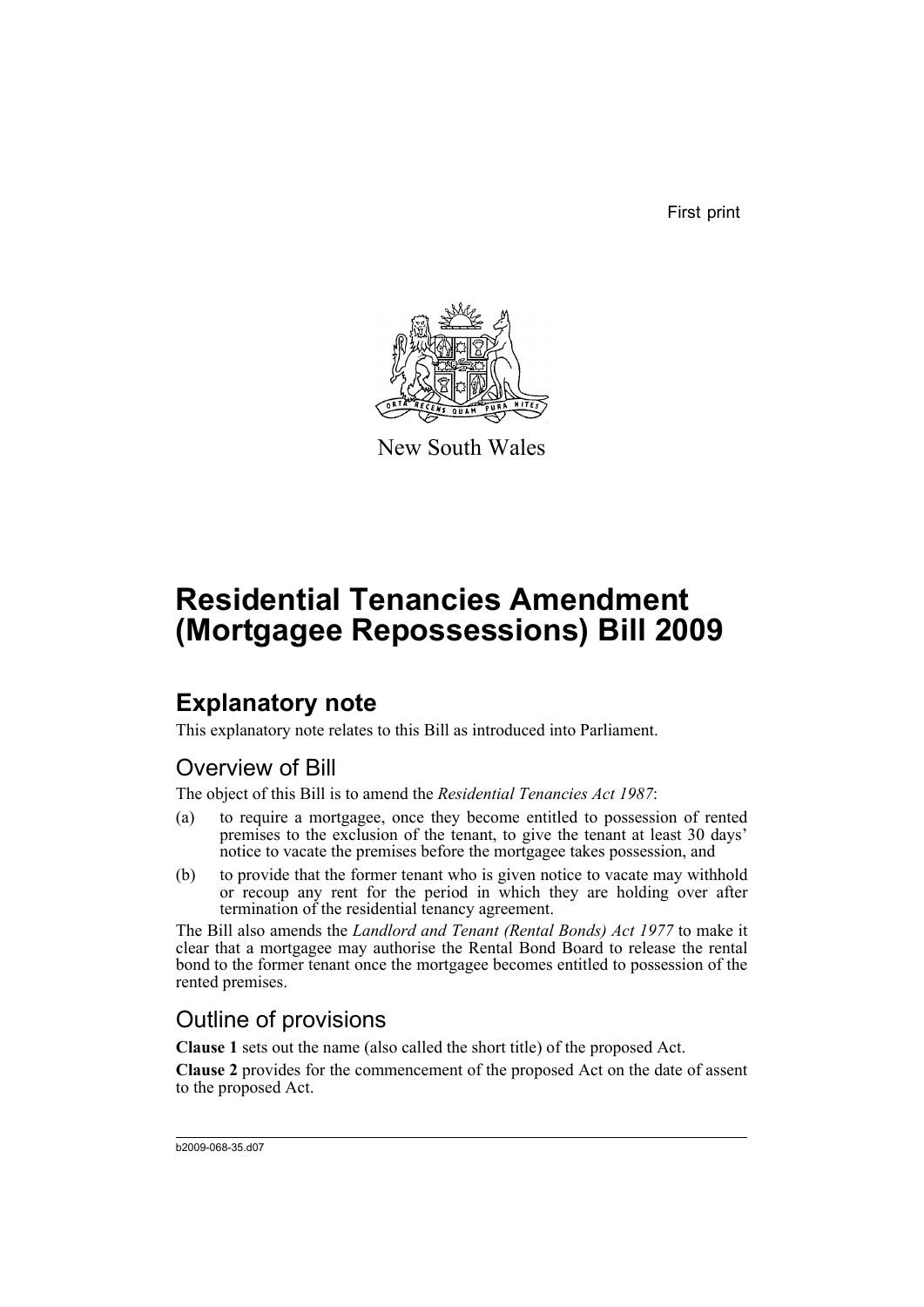Explanatory note

#### **Schedule 1 Amendment of Residential Tenancies Act 1987 No 26**

A residential tenancy agreement terminates if a mortgagee in respect of the rented premises becomes entitled to possession of the premises to the exclusion of the tenant. **Schedule 1 [1]** provides that in these cases the mortgagee will be required to give the former tenant who is holding over under the terminated agreement a notice to vacate before the mortgagee can take possession. The notice must specify the date (being not less than 30 days after the notice is given) by which the former tenant is to vacate the premises. The former tenant will be able to withhold or recoup any rent for the period in which the tenant is holding over after termination of the agreement.

**Schedule 1 [2]** makes it clear that the right to take possession of rented premises in accordance with a court order is, in the case where the residential tenancy agreement is terminated because a mortgagee has become entitled to possession of the property, subject to the new requirement to give the former tenant at least 30 days' notice to vacate.

**Schedule 1 [3]** provides that former tenants may be served with notices to vacate in the same way as other documents or notices are given to tenants.

**Schedule 1 [4]** enables regulations of a savings or transitional nature to be made as a consequence of the enactment of the proposed Act.

### **Schedule 2 Amendment of Landlord and Tenant (Rental Bonds) Act 1977 No 44**

**Schedule 2** makes the amendment to the *Landlord and Tenant (Rental Bonds) Act 1977* described in the above Overview.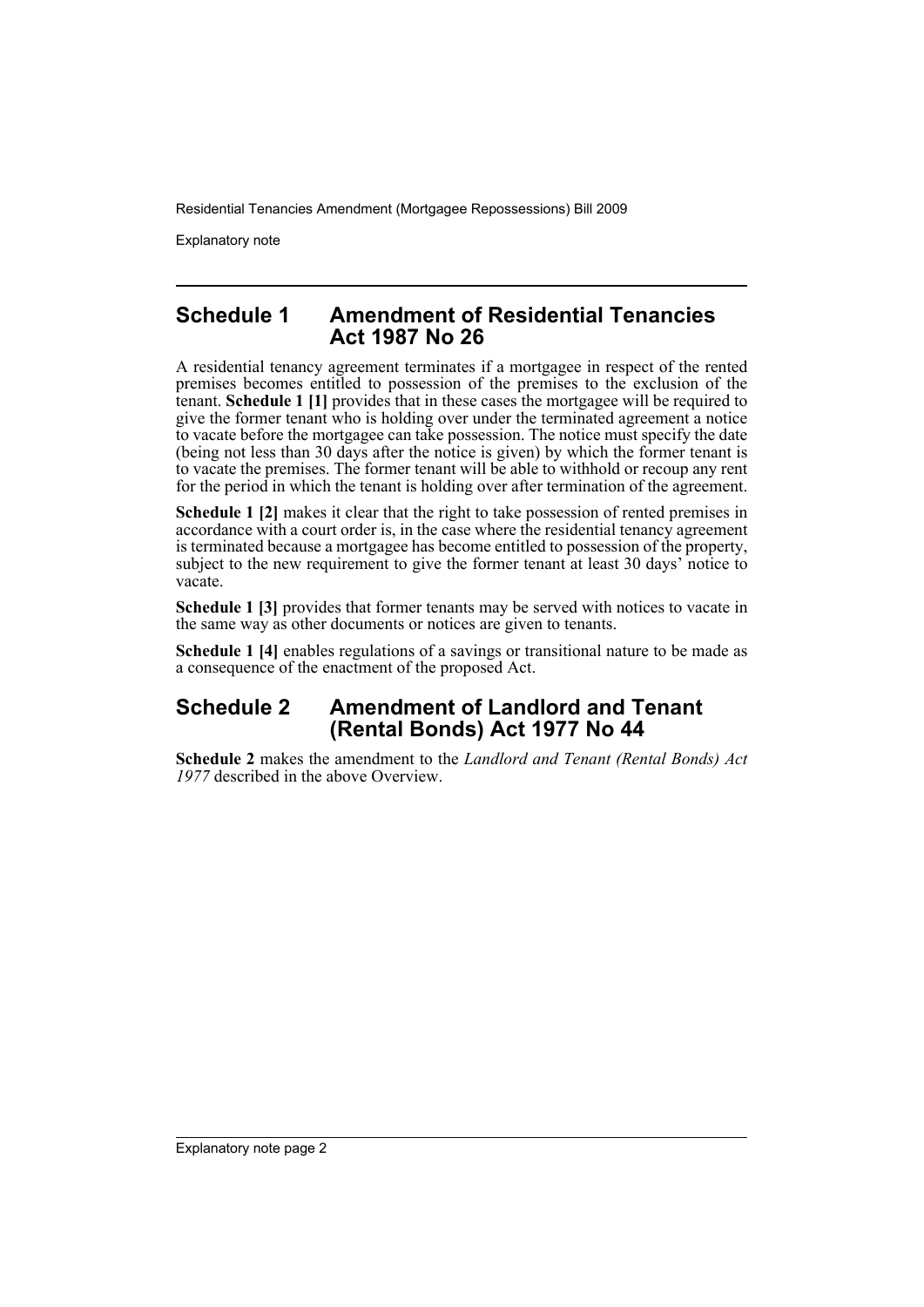First print



New South Wales

## **Residential Tenancies Amendment (Mortgagee Repossessions) Bill 2009**

## **Contents**

|   |                                                                              | Page |
|---|------------------------------------------------------------------------------|------|
| 1 | Name of Act                                                                  |      |
|   | Commencement                                                                 | 2    |
|   | Schedule 1 Amendment of Residential Tenancies Act 1987 No 26                 | 3    |
|   | Schedule 2 Amendment of Landlord and Tenant (Rental Bonds)<br>Act 1977 No 44 | 6    |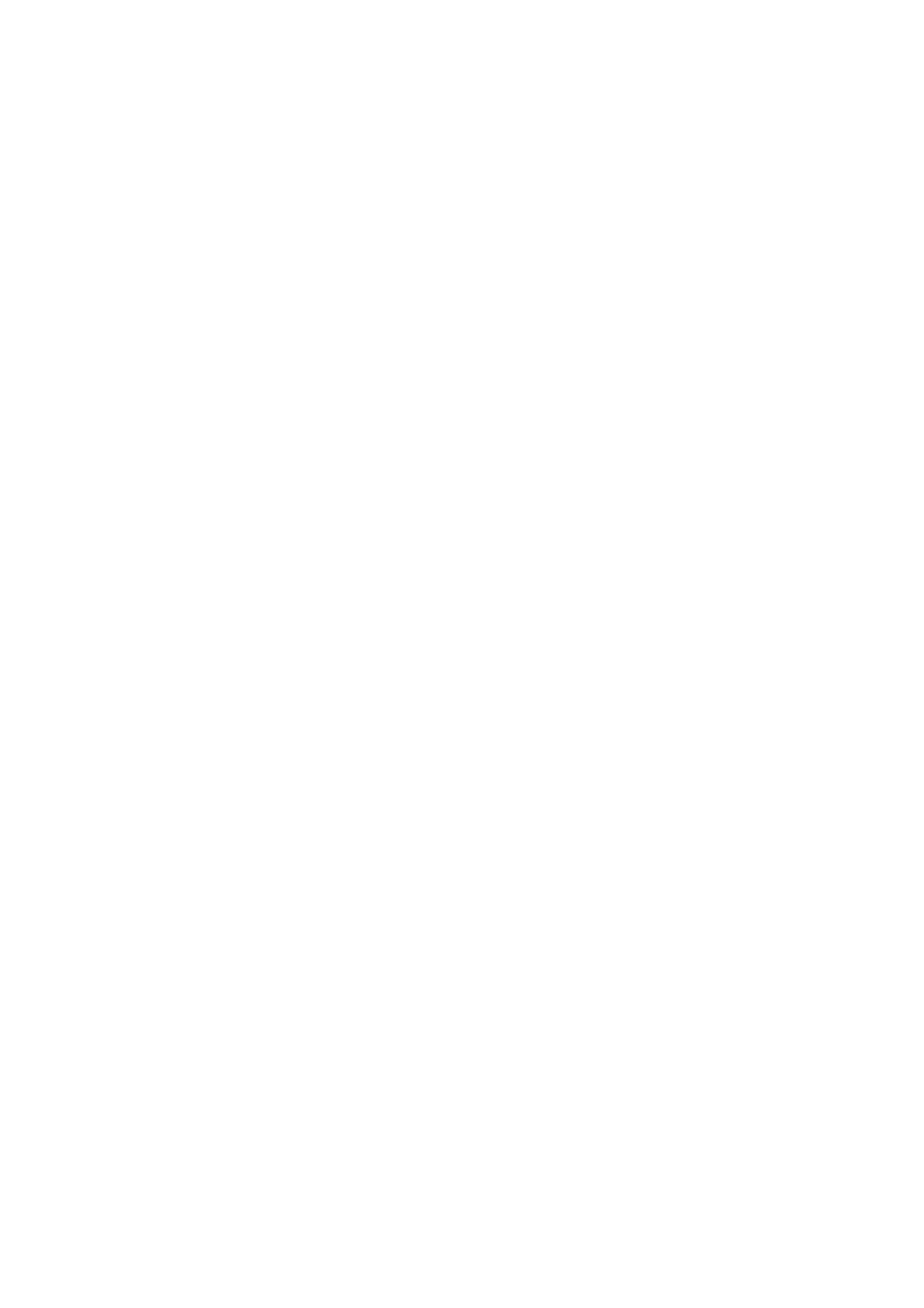

New South Wales

## **Residential Tenancies Amendment (Mortgagee Repossessions) Bill 2009**

No , 2009

### **A Bill for**

An Act to amend the *Residential Tenancies Act 1987* to require mortgagees who become entitled to possession of rented premises to give the tenant at least 30 days' notice to vacate the premises; and for other purposes.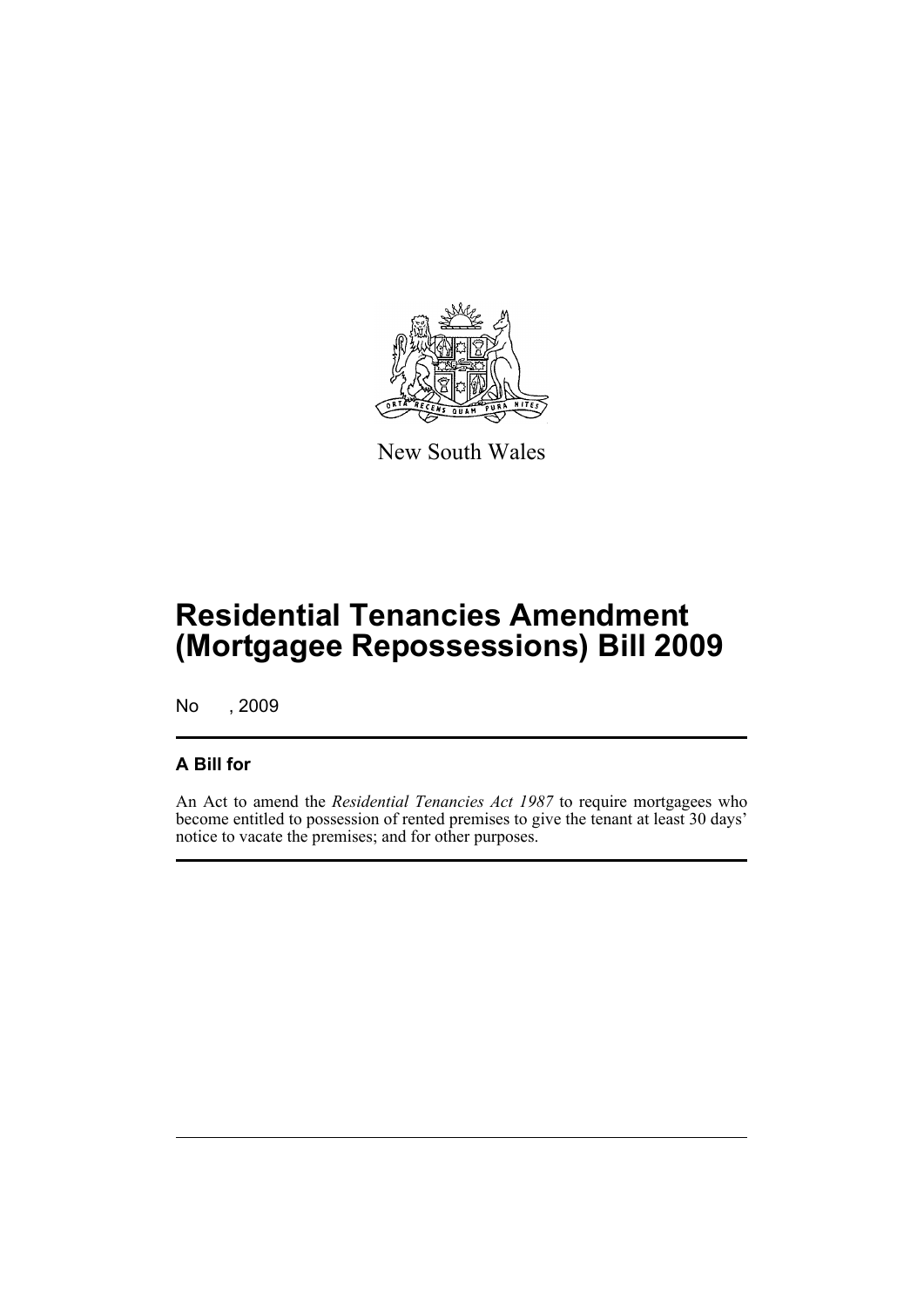<span id="page-5-1"></span><span id="page-5-0"></span>

| The Legislature of New South Wales enacts: |                                                                                         | 1      |  |
|--------------------------------------------|-----------------------------------------------------------------------------------------|--------|--|
| 1                                          | Name of Act                                                                             |        |  |
|                                            | This Act is the Residential Tenancies Amendment (Mortgagee)<br>Repossessions) Act 2009. | 3<br>4 |  |
|                                            | Commencement                                                                            | 5      |  |
|                                            | This Act commences on the date of assent to this Act.                                   |        |  |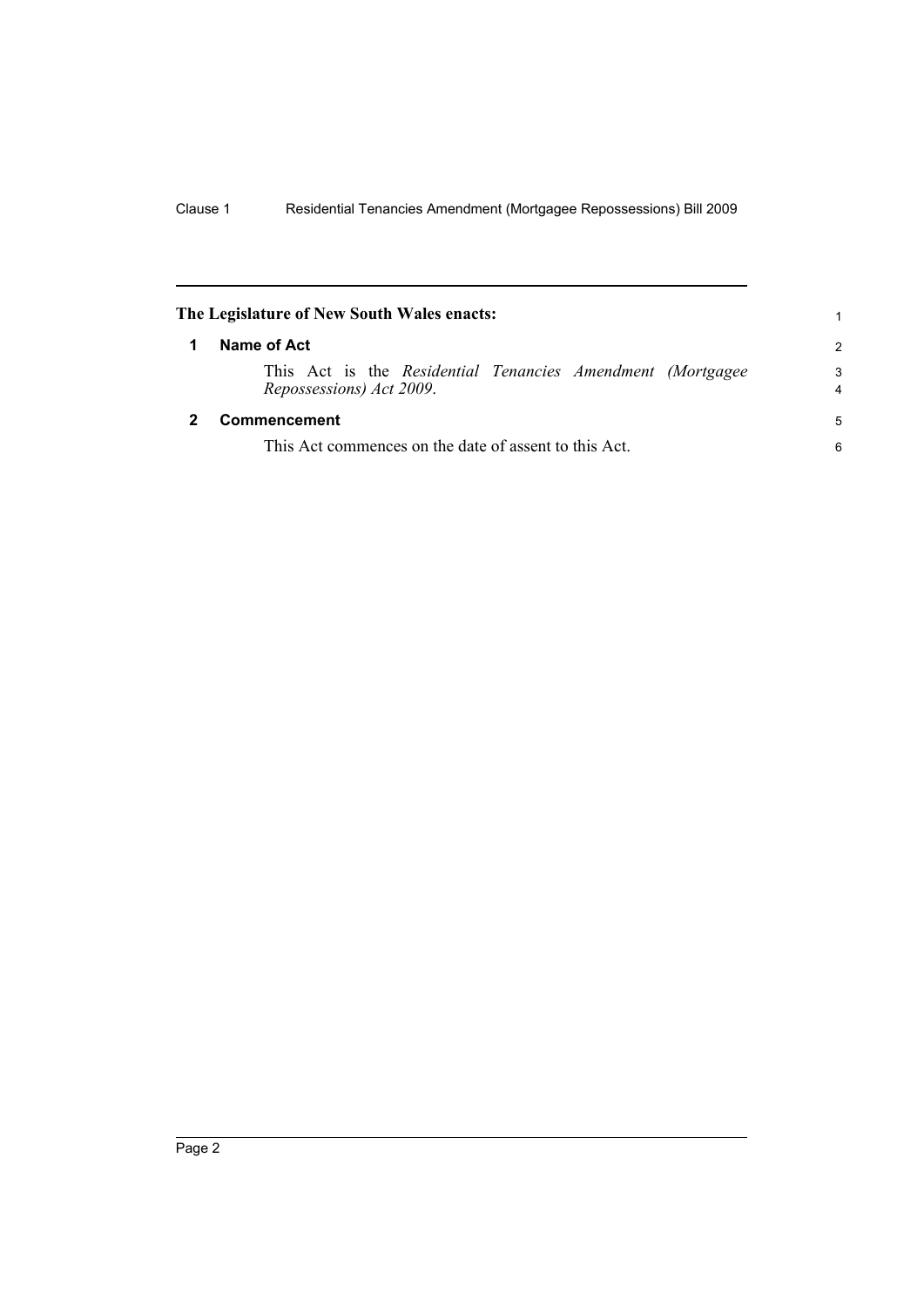Amendment of Residential Tenancies Act 1987 No 26 Schedule 1

<span id="page-6-0"></span>

|     | <b>Schedule 1</b> |                    | <b>Amendment of Residential Tenancies</b><br><b>Act 1987 No 26</b>                                                                                                                                                                                                                                                                                                                                                                                               | 1<br>$\overline{2}$                 |
|-----|-------------------|--------------------|------------------------------------------------------------------------------------------------------------------------------------------------------------------------------------------------------------------------------------------------------------------------------------------------------------------------------------------------------------------------------------------------------------------------------------------------------------------|-------------------------------------|
| [1] |                   | <b>Section 71A</b> |                                                                                                                                                                                                                                                                                                                                                                                                                                                                  | 3                                   |
|     |                   |                    | Insert after section 71:                                                                                                                                                                                                                                                                                                                                                                                                                                         | 4                                   |
|     | 71A               |                    | Mortgagee repossessions of rented properties                                                                                                                                                                                                                                                                                                                                                                                                                     | 5                                   |
|     |                   | (1)                | <b>Notice to vacate</b>                                                                                                                                                                                                                                                                                                                                                                                                                                          | 6                                   |
|     |                   |                    | If a residential tenancy agreement is terminated because of the<br>operation of section 53 (e), the mortgagee is not to take<br>possession of the residential premises from the former tenant who<br>is holding over after termination of the agreement unless the<br>mortgagee, after becoming entitled to take possession, gives the<br>former tenant a written notice, in accordance with this section, to<br>vacate the premises <i>(notice to vacate)</i> . | 7<br>8<br>9<br>10<br>11<br>12<br>13 |
|     |                   | (2)                | Minimum period of 30 days to vacate premises                                                                                                                                                                                                                                                                                                                                                                                                                     | 14                                  |
|     |                   |                    | The notice to vacate must specify the date by which the former<br>tenant is to vacate the residential premises (the <i>specified date</i> ).<br>The specified date must be not less than 30 days after the date on<br>which the notice is given to the former tenant.                                                                                                                                                                                            | 15<br>16<br>17<br>18                |
|     |                   | (3)                | Former tenant may withhold or recoup rent etc                                                                                                                                                                                                                                                                                                                                                                                                                    | 19                                  |
|     |                   |                    | The former tenant:                                                                                                                                                                                                                                                                                                                                                                                                                                               | 20                                  |
|     |                   |                    | (a)<br>is not, during the period in which the former tenant is<br>holding over after termination of the residential tenancy<br>agreement, required to pay any rent, fee or other charge to<br>occupy the residential premises, and                                                                                                                                                                                                                               | 21<br>22<br>23<br>24                |
|     |                   |                    | is, if the former tenant has paid any rent in advance for any<br>(b)<br>part of that period, entitled to be repaid the amount of that<br>rent.                                                                                                                                                                                                                                                                                                                   | 25<br>26<br>27                      |
|     |                   | (4)                | Tribunal may order repayment to former tenant                                                                                                                                                                                                                                                                                                                                                                                                                    | 28                                  |
|     |                   |                    | The Tribunal may, on application by the former tenant, order the<br>repayment to the former tenant of any such amount referred to in<br>subsection $(3)$ (a) or (b).                                                                                                                                                                                                                                                                                             | 29<br>30<br>31                      |
|     |                   | (5)                | Inspection of residential premises by prospective purchasers                                                                                                                                                                                                                                                                                                                                                                                                     | 32                                  |
|     |                   |                    | The mortgagee (or any person acting on behalf of the mortgagee)<br>is, during the period in which the former tenant is holding over<br>after termination of the residential tenancy agreement, entitled to<br>enter the residential premises to show the premises to prospective                                                                                                                                                                                 | 33<br>34<br>35<br>36                |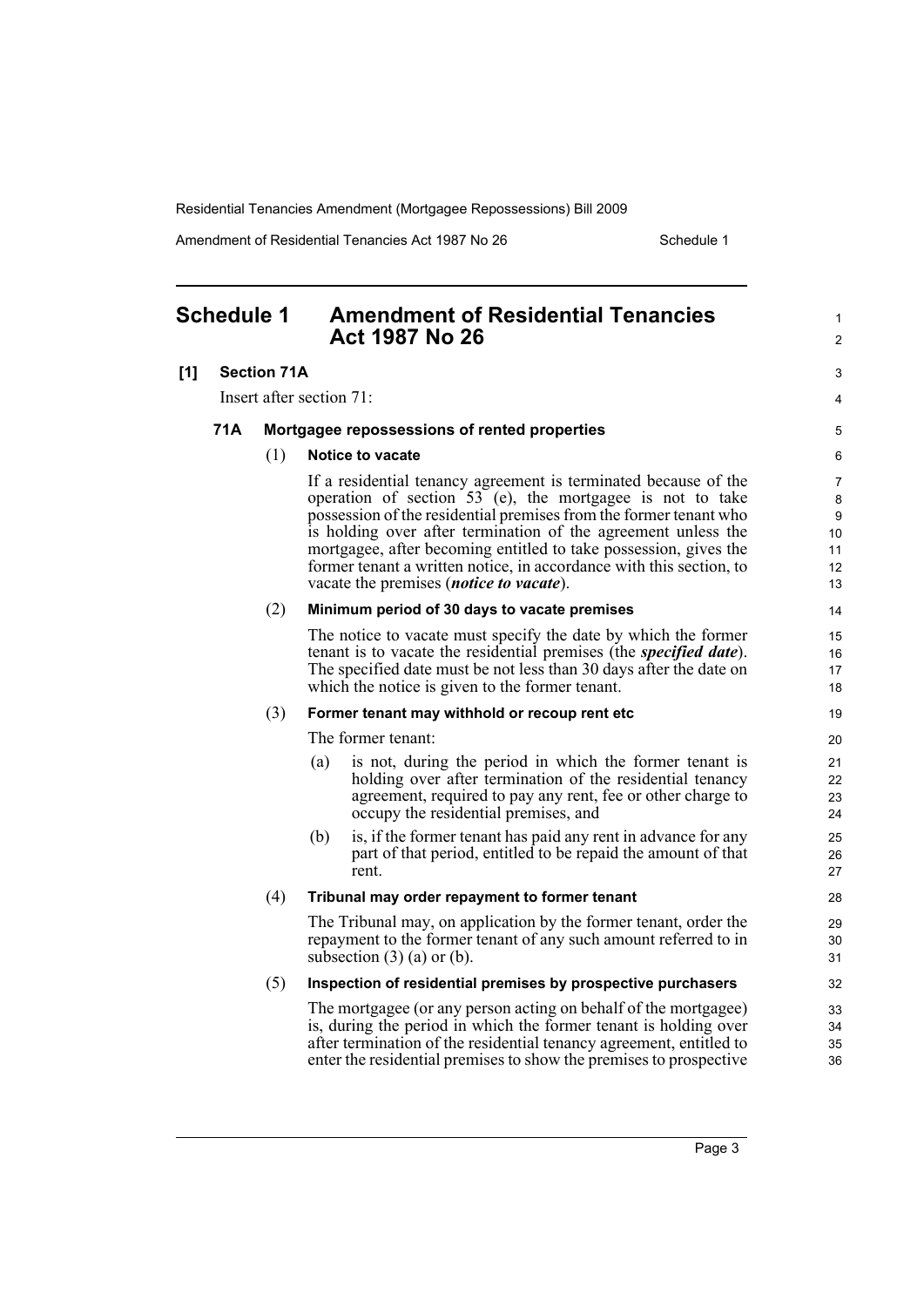purchasers on a reasonable number of occasions, but only if the former tenant: (a) is given reasonable notice of each such occasion, and (b) agrees to the date and time of the inspection. (6) **Mortgagee not prevented from doing certain things** This section does not prevent the mortgagee from: (a) taking possession of the residential premises before the specified date if the former tenant voluntarily vacates the premises before that date, or (b) changing the specified date to a later date by further notice in writing given to the former tenant, or (c) entering into a new residential tenancy agreement with the former tenant in respect of the residential premises. (7) **Section applies to existing agreements** This section extends to a residential tenancy agreement in force immediately before the commencement of this section. (8) **Relationship with other laws** This section has effect despite the terms of any court order, contract or other agreement. **[2] Section 72 Recovery of possession of residential premises prohibited except by order** Insert after section 72 (1): (1A) In the case of a residential tenancy agreement that has terminated because of the operation of section 53 (e), the mortgagee (or any person acting on behalf of the mortgagee) is not, despite subsection  $(I)$ , to take possession of the residential premises before the date specified in the notice to vacate under section 71A. **[3] Section 130 Service of documents** Insert after section 130 (6): (7) A reference in subsection (1) to a tenant includes, in the case of a 1 2  $\overline{a}$ 4 5 6 7 8 9 10 11 12 13 14 15 16 17 18 19  $20$ 21 22 23 24 25 26 27 28 29 30 31

notice to vacate under section 71A, a reference to a former tenant.

32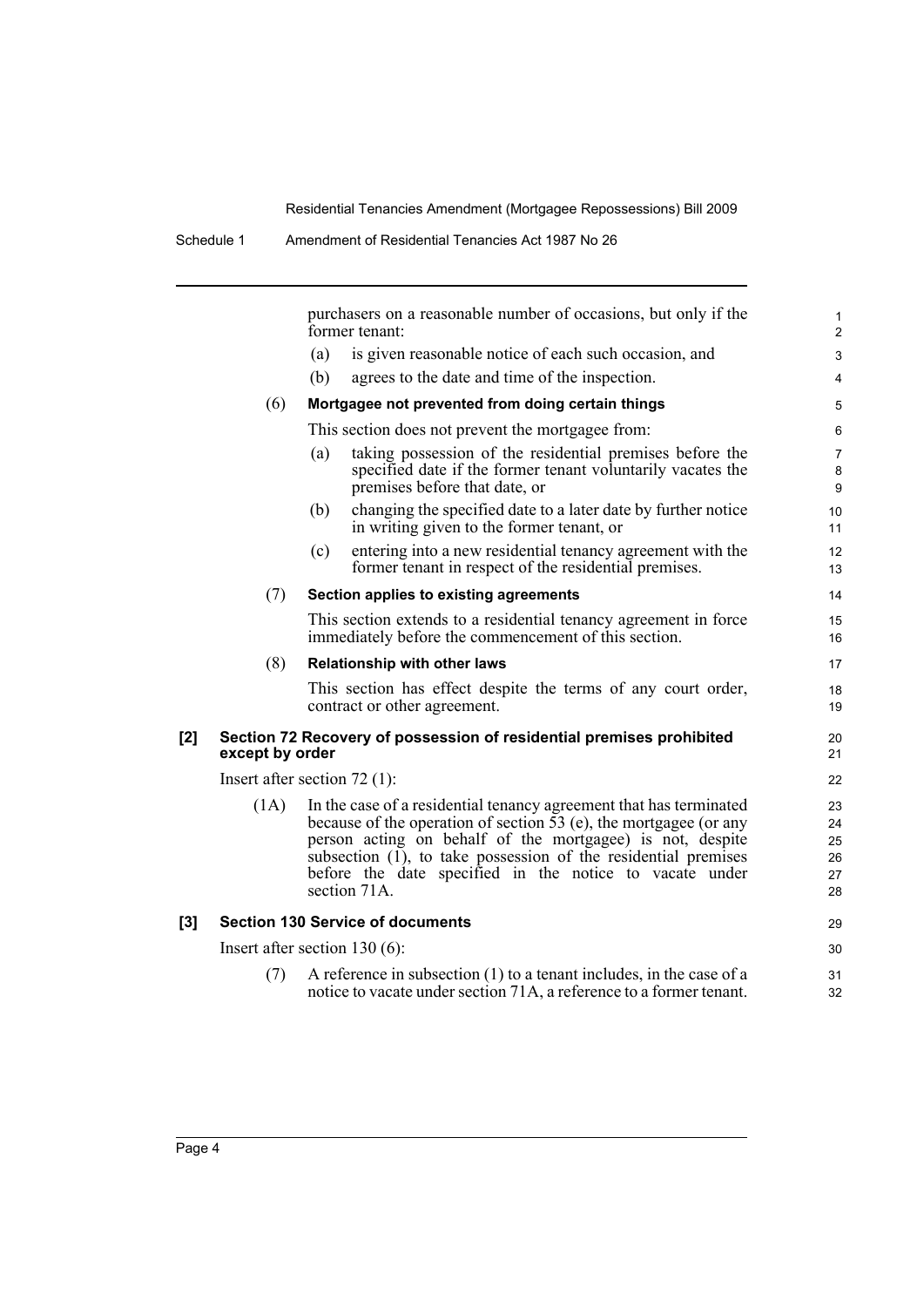Amendment of Residential Tenancies Act 1987 No 26 Schedule 1

| [4] | Schedule 4 Savings, transitional and other provisions<br>Insert at the end of clause $1(1)$ : |         |
|-----|-----------------------------------------------------------------------------------------------|---------|
|     |                                                                                               |         |
|     | Residential Tenancies Amendment (Mortgagee Repossessions)<br><i>Act</i> 2009                  | -3<br>4 |